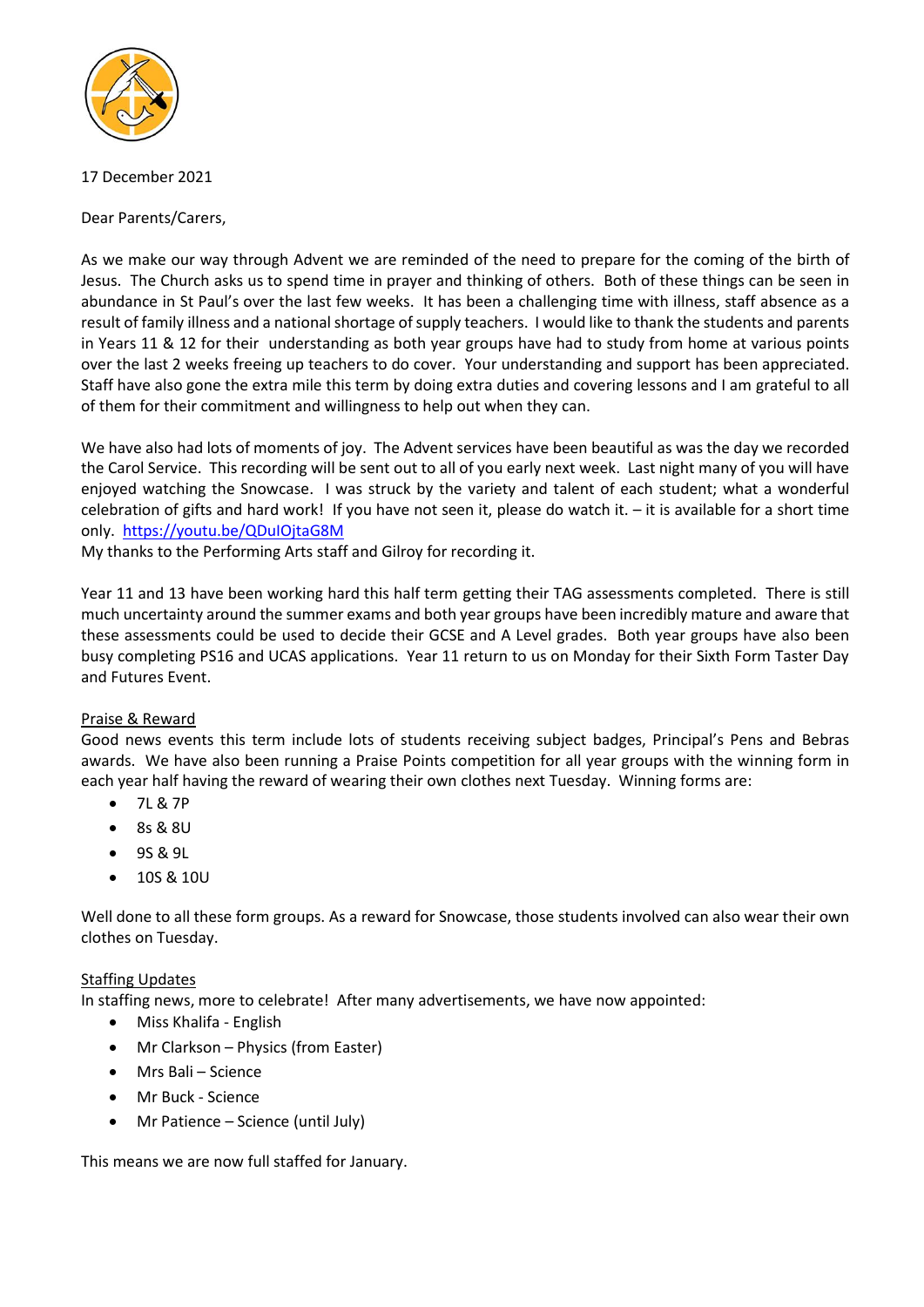We welcome Mrs Tutla to St Paul's as our new librarian. We are incredibly impressed with the large increase in students borrowing books from the library and reading as a result of the time we have spent into promoting positive reading habits and the numerous benefits to students. Studies also show that children who receive books for Christmas as a stocking filler are far more likely to take up the habit if it is presented to them in the form of a brand new book or book series. Some great new releases can be found on Amazon - particular authors that teens are reading currently are: Patrick Ness; Markus Zusack, Jenny Han, Lauren Olivier and Maureen Johnson to name but a few.

We say farewell to Mr Gerighty, who leaves us after 3 years to pursue hobbies and interests and we wish him all the best for the future.

## School Buses

Kura will be in touch with you with regards to school transport after Christmas. We are pleased that Ausden Clark will continue as our transport provider and will be manged by Kura.

## Safeguarding & HSB

Thank you for your feedback on our HSB Charter. This area of safeguarding has been a key focus for us this term. Students have had assemblies and we have done a number of student voice sessions. We have been 23 really pleased with comments like "I feel safe", "I know who I can talk to if I was worried about someone" and "I chose to stay for A Levels because I am happy here".

The feedback has allowed us to amend the Charter and it is now in form rooms with posters in toilets and on corridors.

27 [https://www.childrenscommissioner.gov.uk/report/talking-to-your-child-about-online-sexual-harassment-a](https://www.childrenscommissioner.gov.uk/report/talking-to-your-child-about-online-sexual-harassment-a-guide-for-parents/?utm_source=16%20December%202021%20C19&utm_medium=Daily%20Email%20C19&utm_campaign=DfE%20C19)[guide-for-](https://www.childrenscommissioner.gov.uk/report/talking-to-your-child-about-online-sexual-harassment-a-guide-for-parents/?utm_source=16%20December%202021%20C19&utm_medium=Daily%20Email%20C19&utm_campaign=DfE%20C19)

29 [parents/?utm\\_source=16%20December%202021%20C19&utm\\_medium=Daily%20Email%20C19&utm\\_camp](https://www.childrenscommissioner.gov.uk/report/talking-to-your-child-about-online-sexual-harassment-a-guide-for-parents/?utm_source=16%20December%202021%20C19&utm_medium=Daily%20Email%20C19&utm_campaign=DfE%20C19) [aign=DfE%20C19](https://www.childrenscommissioner.gov.uk/report/talking-to-your-child-about-online-sexual-harassment-a-guide-for-parents/?utm_source=16%20December%202021%20C19&utm_medium=Daily%20Email%20C19&utm_campaign=DfE%20C19)

A copy of our safeguarding policy and HSB Charter documents can be found here: [https://www.st-](https://www.st-pauls.leicester.sch.uk/parents/safeguarding/)32 [pauls.leicester.sch.uk/parents/safeguarding/](https://www.st-pauls.leicester.sch.uk/parents/safeguarding/)

## COVID update

I am aware of the Press and media reports around next term and how schools might be affected. At this point, we are expecting students to be back on 6<sup>th</sup> January. If this changes I will, of course, let you know. Please ensure that we have your up to date contact details: you can email the school office [office@st](mailto:office@st-pauls.leicester.sch.uk)[pauls.leicester.sch.uk](mailto:office@st-pauls.leicester.sch.uk) with any changes. In case of the worst case scenario and we are asked to go to remote learning, your child would need a tablet or laptop to access lessons. If you know this will be an issue, please email Ms Warrilo[w swarrilow@st-pauls.leicester.sch.uk](mailto:swarrilow@st-pauls.leicester.sch.uk) as it is possible we could help by loaning you a laptop. Whatever happens, those taking exams in January will still sit them.

We will be distributing more Covid test kits to students this week. it is very important you continue to ensure that your child is testing twice weekly over the Christmas holiday and the results are reported via [https://www.gov.uk/report-covid19-result.](https://www.gov.uk/report-covid19-result) If you have been unable to book a slot for the in school testing on 5<sup>th</sup> January, please can you ensure that your child has completed a test the night before they are due to return to school on the  $6<sup>th</sup>$  January.

## Dates for your diary

- Tuesday 21<sup>st</sup> December School closes at 12.20pm
- Wednesday 5<sup>th</sup> January School open for **pre-booked** Covid testing ONLY
	- Thursday  $6<sup>th</sup>$  January School re-opens for all
	- Wednesday 12<sup>th</sup> January/Thursday 13<sup>th</sup> January School Performance TBC
	- Tuesday 18<sup>th</sup> January Year 11 Sixth Form Interviews
	- Thursday  $20<sup>th</sup>$  January Year 7 Parents Evening 4pm 7pm Remote
	- Thursday  $27<sup>th</sup>$  January Year 8 Parents Evening 4pm 7pm Remote